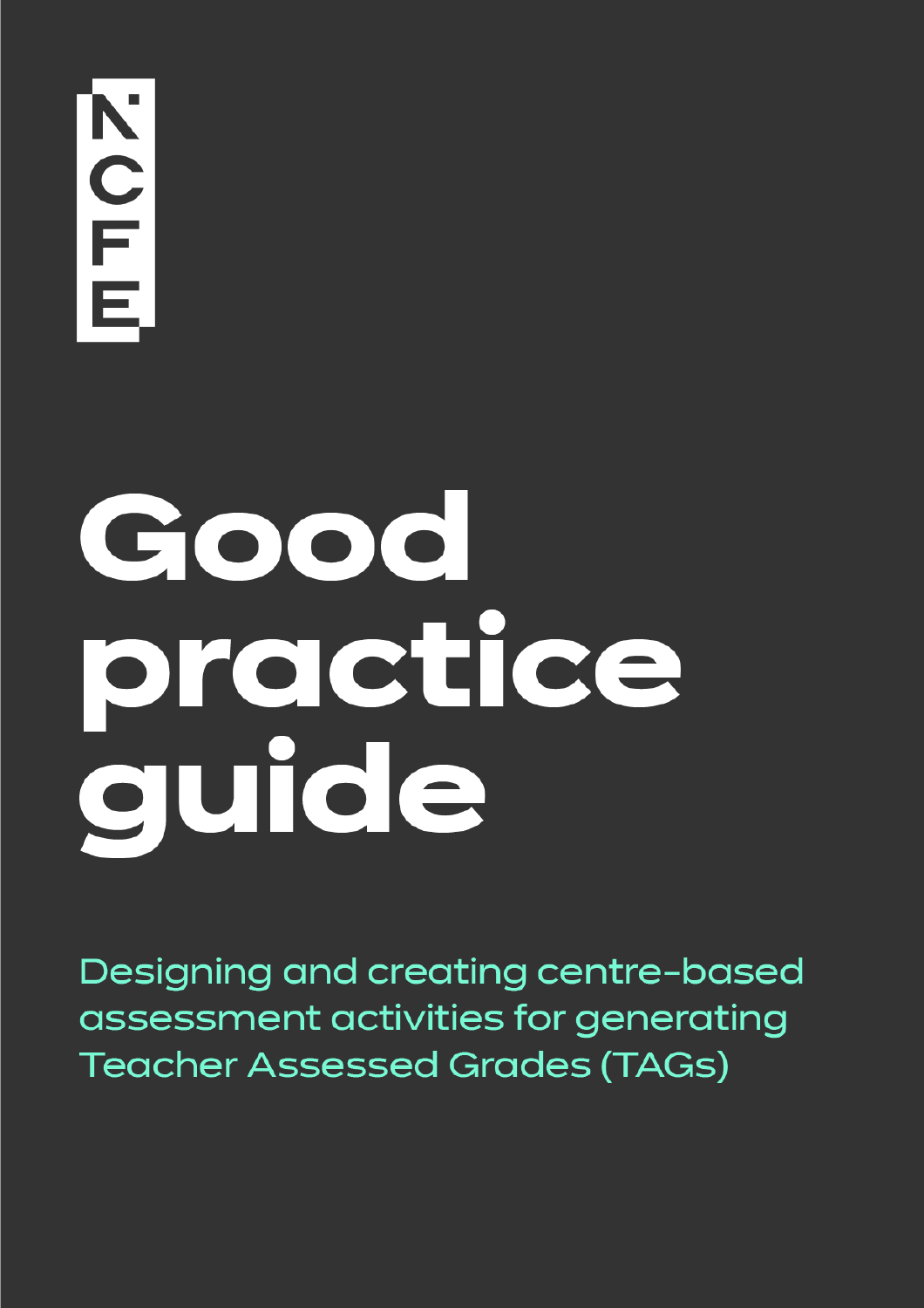

### <span id="page-1-0"></span>**Contents**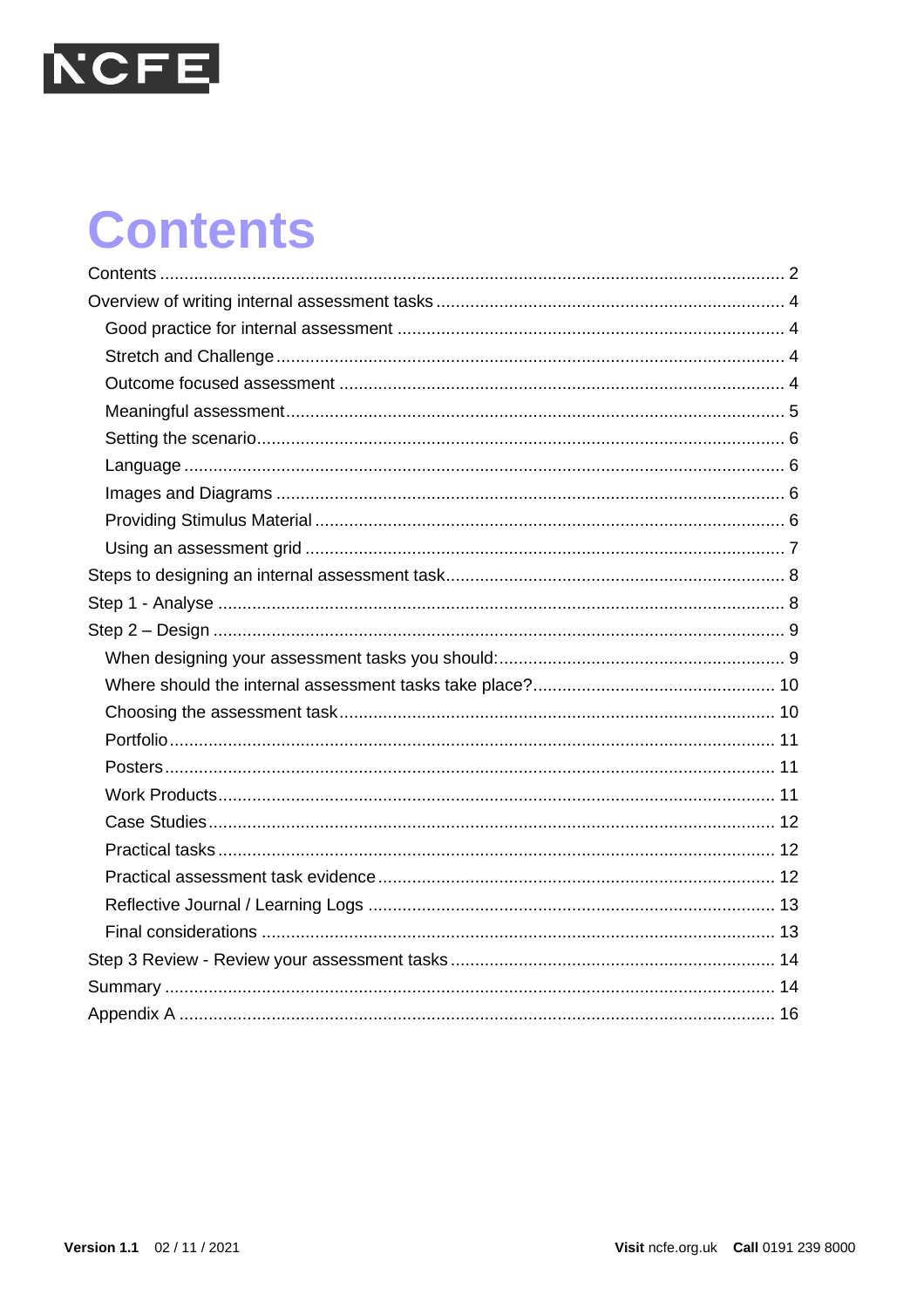

### **Introduction**

#### Welcome to this **Good Practice Guide to designing and creating centre-based assessment activities.**

The government's intention is that exams and assessments will take place in the academic year 2021 to 2022, therefore moving away from results being based on Teacher Assessed Grades (TAGs). This is because assessments and exams continue to be the fairest way for students to evidence what they know, all other things being equal.

The government recognises, however, that students who will be taking exams and assessments have experienced significant disruption to their education and that these students may also need continued support in the face of any further disruption.

We recognise that students who will be taking exams and assessments in 2021 to 2022 have had significant disruption to their education since March 2020, and we remain committed in continuing to support students in the face of any further disruption.

Teachers must assess their learners' performance, only on what content has been delivered to them by their teachers, to determine the grade each learner should receive. Teachers can use evidence of a learner's performance from throughout the course to inform their judgement and should use a broad range of evidence across the taught content to determine the grades.

The purpose of this document is to support teachers to design, develop and use alternative assessment methods where required to support with learning loss. The centres need to ensure they generate sufficient and reliable evidence of learners' skills, knowledge, and competencies for any centre devised assessments.

There are many factors which can ensure that assessment methods and activities are valid and reliable, this document summarises the factors which should be taken into consideration when planning and designing assessment activities.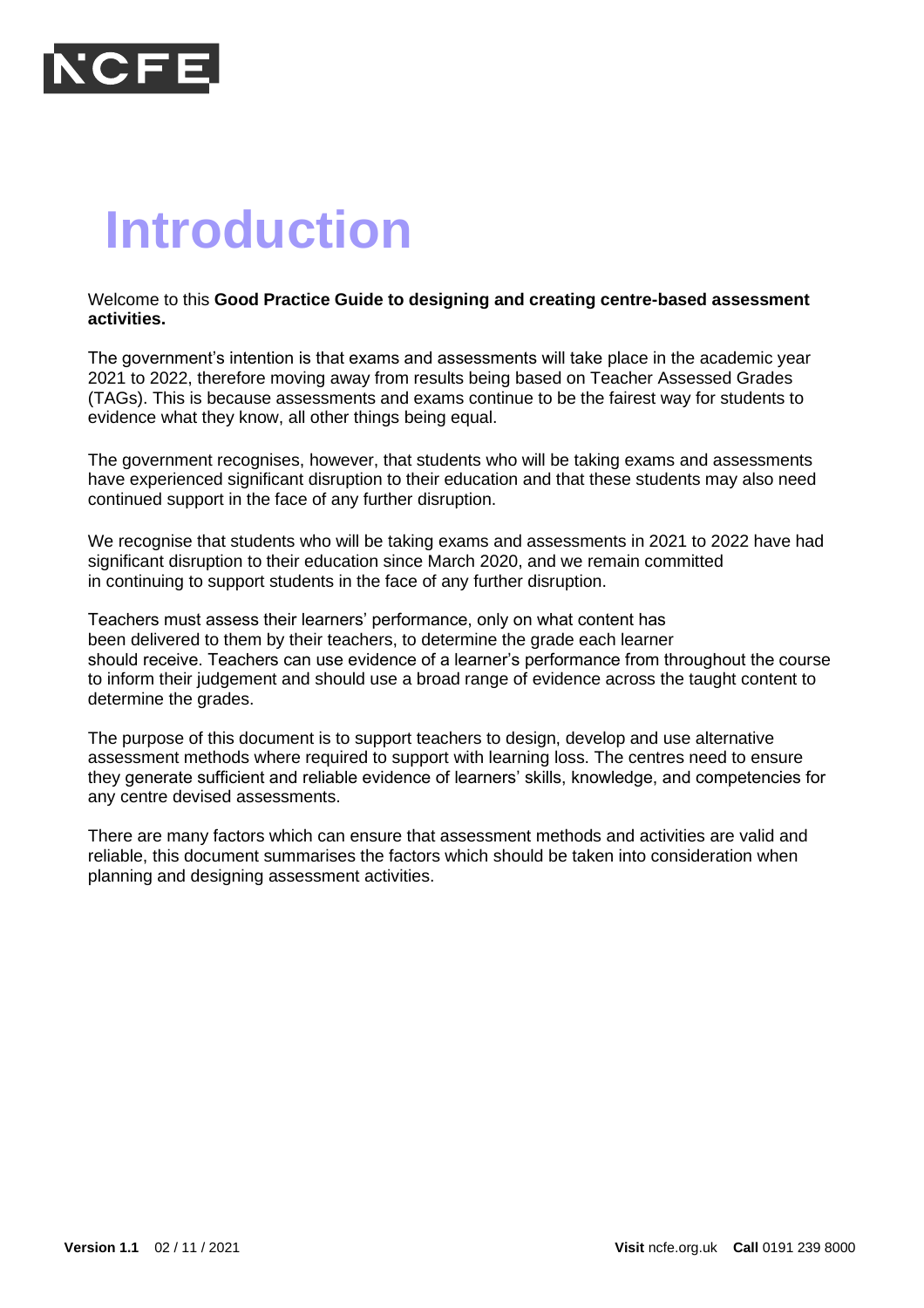

# <span id="page-3-0"></span>**Overview of writing internal assessment tasks**

Assessment must evidence a learner's own knowledge, understanding and skills within their chosen subject. Evidence must be gathered through effective and reliable assessments, and this guidance document is designed to support teachers and assessors to ensure the integrity of all internal assessments.

There are 4 essential elements in the production of successful centre-based assessment tasks. These are:

- ensuring the assessment tasks are meaningful with clear, assessable outcomes.
- that there is appropriate coverage of the content, learning outcomes, or assessment criteria.
- having a valid and engaging context or scenario.
- including sufficient opportunities for stretch and challenge for higher attainers.

# <span id="page-3-1"></span>**Good practice for internal assessment**

#### <span id="page-3-2"></span>**Stretch and Challenge**

The assessment tasks must provide enough evidence of achievement for different levels of competence to be recognised.

It follows that the assessment tasks must support:

- accurate differentiation between higher and lower performing leaners in attainment across all grades/levels.
- the opportunity for high performing learners to demonstrate sufficient evidence of distinction quality to be awarded that grade.
- qualitative differences in learners' performances.

#### <span id="page-3-3"></span>**Outcome focused assessment**

The responses (outcomes) that you expect from learners can help to determine whether the task will differentiate between higher and lower performing learners effectively. The assessment tasks must provide enough evidence of achievement for different levels of competence to be recognised.

The below table provides an example of what a pass, merit and distinction response may look like. In this instance the task is a short answer question on a cookery qualification.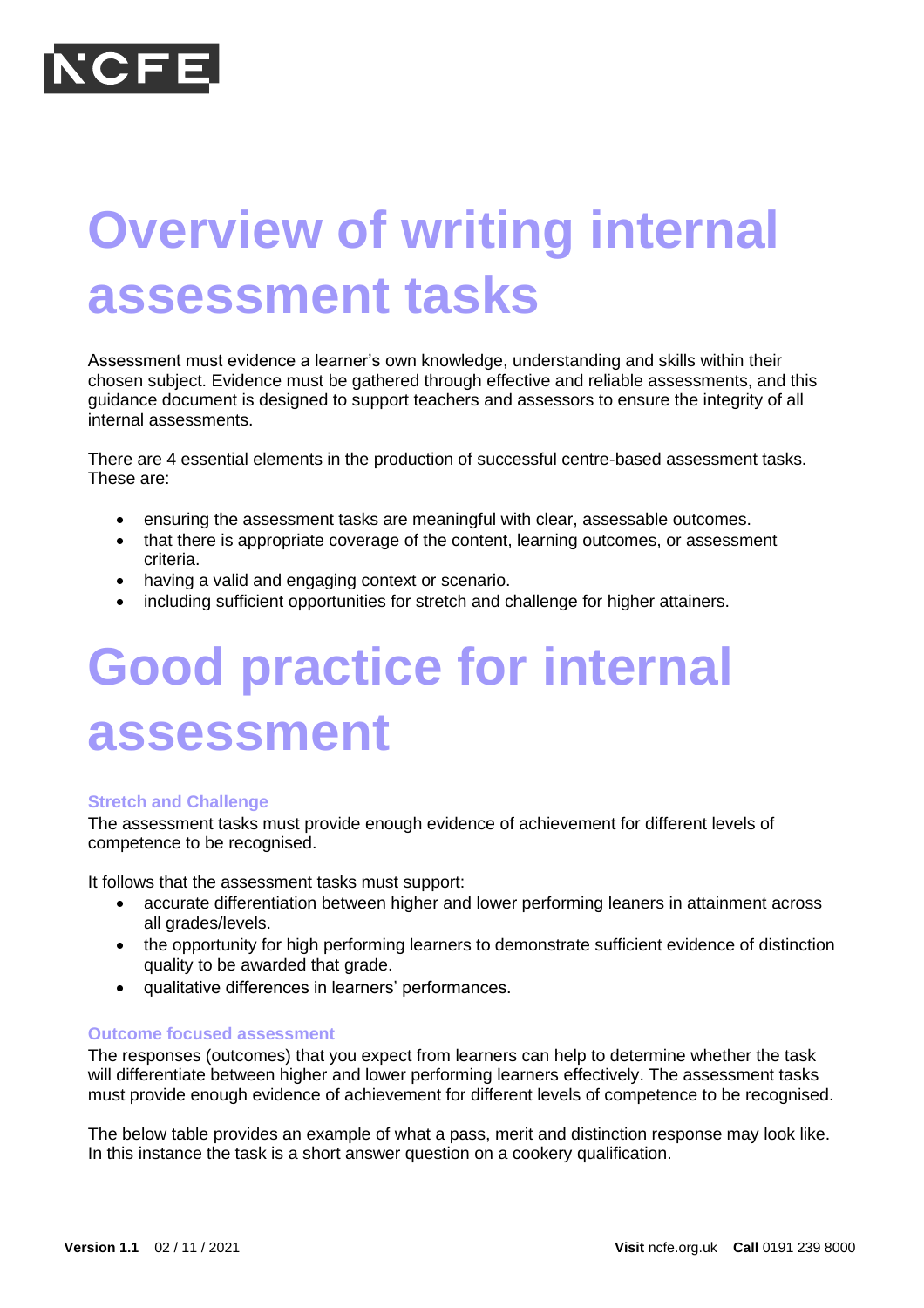

| <b>Task: Short answer question</b><br>Describe safe and hygienic working practices to prepare the cooking                                                                                                                                                                         |                                                                                                                                                                                                                                                                                                                                                                                                                                                       |                                                                                                                                                                                                                                                                                                                                                                                                                                                                                                                                                                                                                                                                                                                                                                                   |  |  |  |  |  |
|-----------------------------------------------------------------------------------------------------------------------------------------------------------------------------------------------------------------------------------------------------------------------------------|-------------------------------------------------------------------------------------------------------------------------------------------------------------------------------------------------------------------------------------------------------------------------------------------------------------------------------------------------------------------------------------------------------------------------------------------------------|-----------------------------------------------------------------------------------------------------------------------------------------------------------------------------------------------------------------------------------------------------------------------------------------------------------------------------------------------------------------------------------------------------------------------------------------------------------------------------------------------------------------------------------------------------------------------------------------------------------------------------------------------------------------------------------------------------------------------------------------------------------------------------------|--|--|--|--|--|
| environment                                                                                                                                                                                                                                                                       |                                                                                                                                                                                                                                                                                                                                                                                                                                                       |                                                                                                                                                                                                                                                                                                                                                                                                                                                                                                                                                                                                                                                                                                                                                                                   |  |  |  |  |  |
| Pass                                                                                                                                                                                                                                                                              | <b>Merit</b>                                                                                                                                                                                                                                                                                                                                                                                                                                          | <b>Distinction</b>                                                                                                                                                                                                                                                                                                                                                                                                                                                                                                                                                                                                                                                                                                                                                                |  |  |  |  |  |
| Cooking environments can<br>range from the home to a<br>café kitchen. It is important<br>that safe and hygienic<br>working practices are<br>followed. These include<br>cleaning the cooking<br>environment and ensuring<br>the kitchen is set up to<br>avoid cross contamination. | Cooking environments can<br>include the home, schools<br>and catering kitchens.<br>There are a number of safe<br>and hygienic practices to<br>consider in preparing the<br>cooking environment.<br>These include:<br>cleaning - ensuring<br>$\bullet$<br>workspaces and sinks<br>are clean<br>ventilation - ensuring<br>$\bullet$<br>the cooking area is well<br>ventilated<br>kitchen utensils are<br>stored safely<br>complete risk<br>assessments. | Cooking environments can<br>include the home, schools,<br>catering kitchens and food<br>production factories. There are<br>a number of safe and hygienic<br>practices to consider in<br>preparing the cooking<br>environment. These include:<br>cleaning - ensuring<br>workspaces and equipment<br>are clean and in good<br>condition, only using<br>suitable cloths to minimise<br>the risk of cross<br>contamination.<br>ventilation - ensuring the<br>cooking area is well<br>ventilated<br>kitchen utensils and knives<br>are stored safely with knives<br>being stored in wooden<br>blocks to reduce risk of<br>injury.<br>applicable safety signage is<br>clearly displayed<br>regular checks are carried<br>out for slip and trip hazards<br>to reduce the risk of injury. |  |  |  |  |  |

#### <span id="page-4-0"></span>**Meaningful assessment**

The key requirement for writing tasks is that they must be meaningful / purposeful and have clear, assessable outcomes. The tasks should also:

- be valid, assessing what you want to assess without additional barriers, and reliable, assessing consistently across the cohort.
- be practicable, particularly in light of public health restrictions and learner access to certain resources and settings.
- be stated separately from any scene-setting information such as the scenario.
- allow for various levels of achievement.
- be consistent with the specification.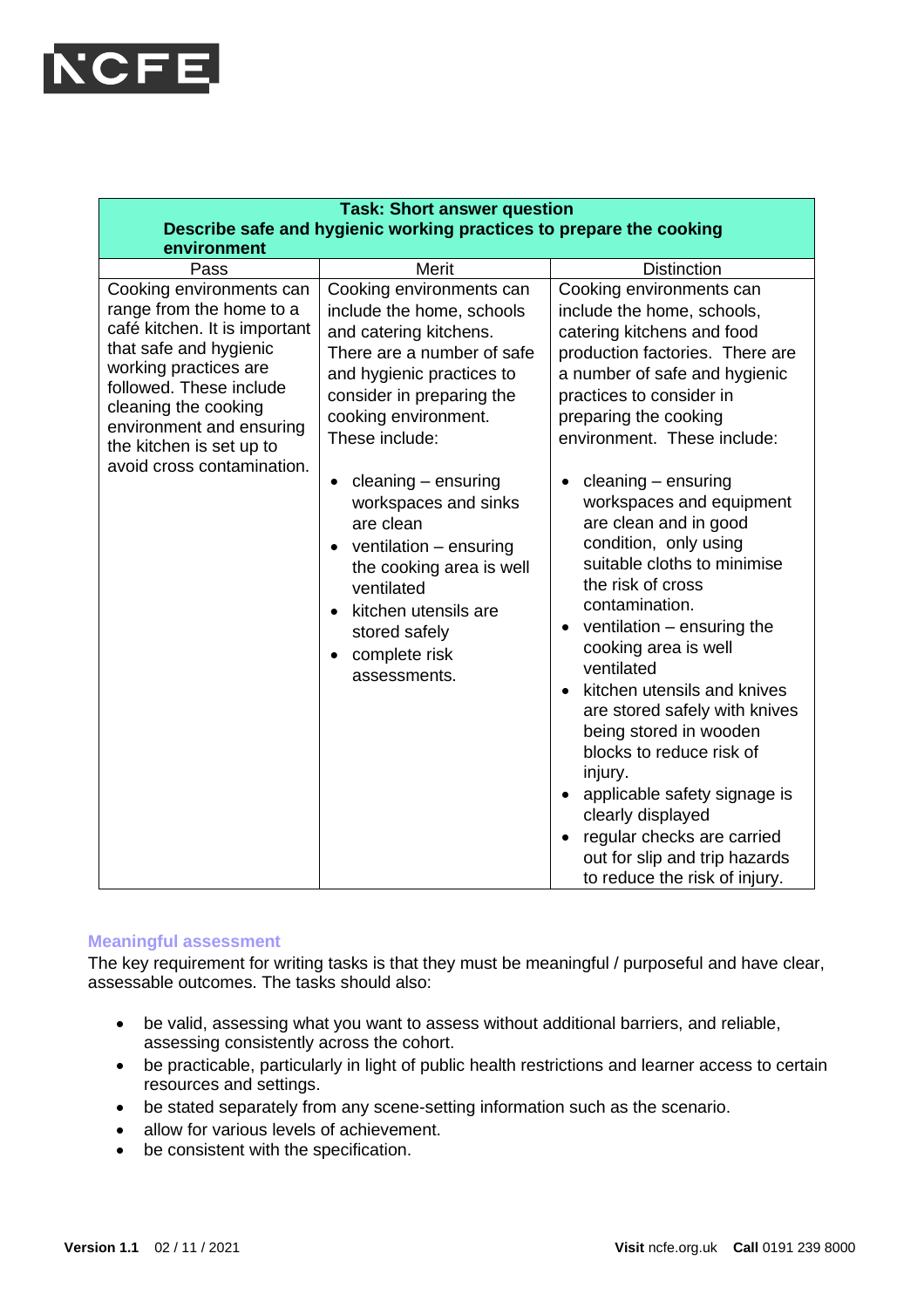

• address the required learning outcomes / assessment criteria in a balanced way and cover all the required content.

#### <span id="page-5-0"></span>**Setting the scenario**

The key requirement in setting the scenario is that it needs to be valid. In practice, that means in practice that it should present a context which is as realistic as possible and where possible appropriate for including tasks that link to skills or knowledge that are occupationally authentic to the industry or sector (if relevant).

The scenario should also:

- set a challenge or problem for learners to address.
- allow for the generation of a range of assessment tasks with a minimum of additional information.
- be accessible for the level of the learners.
- be free from obvious bias (gender, race, ethnicity etc)
- allow for the scene to be set in around 150 words.

#### <span id="page-5-1"></span>**Language**

Assessment tasks should be written using accessible language appropriate for the level of demand of the qualification. All language should:

- use active sentences when possible.
- use familiar everyday language appropriate to the level.
- avoid using double negatives.
- not use sentences with more than one clause.
- avoid colloquialisms.
- ensure careful consideration of words which have dual or different meanings in subject specific or everyday language.

#### <span id="page-5-2"></span>**Images and Diagrams**

Images and diagrams included in assessments must be necessary for the task, and not included for 'decorative' purposes. Where images are used, they must support learners' understanding of the scenario, contexts or assessment tasks.

When contextualising, images should:

- be suited to the task.
- not be of poor quality.
- not cause any offence to any learner or group of learners
- not represent any political, religious, or other beliefs (unless it forms part of the assessment criteria / outcomes)
- not be open to misinterpretation or risk causing confusion or distraction.

Images are recommended to be in black and white. If colour is used the centre should consider whether the image or diagram is accessible to learner.

#### <span id="page-5-3"></span>**Providing Stimulus Material**

Centres may choose to provide stimulus material, such as videos, textbook chapters, or articles, or direct learners to where useful information can be located, as appropriate to the level of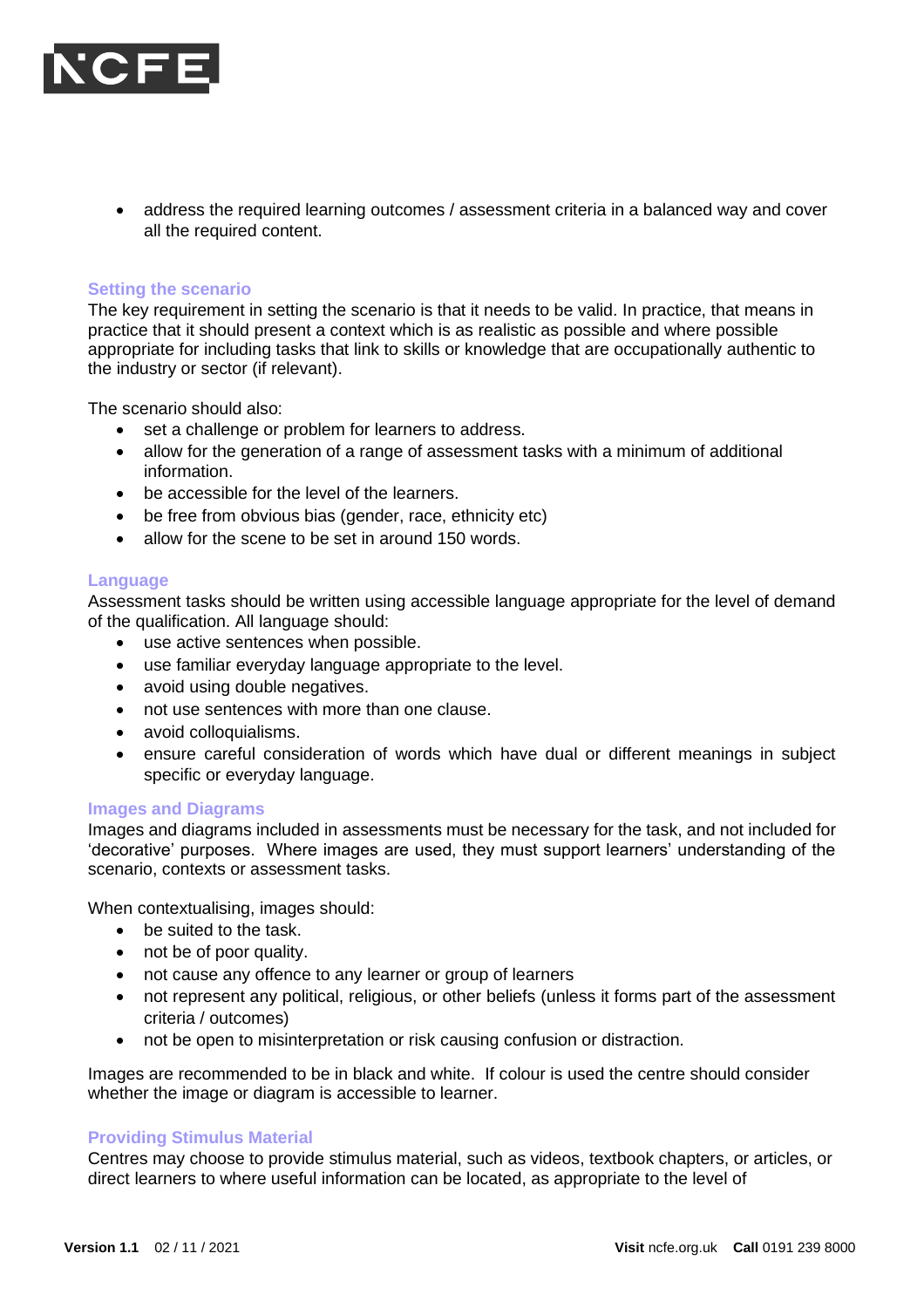

assessment. This is particularly appropriate where learners are required to undertake independent, research-based tasks.

### <span id="page-6-0"></span>**Using an assessment grid**

The simplest way to ensure you cover all the required content in a balanced way across the assessment tasks you design, is to check this by completing an assessment grid.

The purpose of an assessment grid is to:

- map where evidence can be found for each learning outcome / assessment criteria from already existing learner work
- identify any gaps in evidence required
- support the planning and designing of new assessment tasks.

When using the grid to plan and design assessment tasks you should ensure that:

- there is an appropriate balance between learning outcomes / assessment criteria and tasks
- you do not over assess the same learning outcomes / assessment criteria.

A grid used to plan and design the assessments might resemble the following example:

| <b>Learning outcome 1</b>                                                                             | Understand how to prepare self and the environment for cooking |                                                                                                |                                                                                                       |                                                                                  |  |
|-------------------------------------------------------------------------------------------------------|----------------------------------------------------------------|------------------------------------------------------------------------------------------------|-------------------------------------------------------------------------------------------------------|----------------------------------------------------------------------------------|--|
| Assessment task and<br>evidence:                                                                      | Existing (e)<br>evidence or<br>new(n)<br>evidence<br>required  | 1.1<br>Describe safe<br>and hygienic<br>working<br>practices to<br>prepare self for<br>cooking | 1.2<br>Describe safe<br>and hygienic<br>working practices<br>to prepare the<br>cooking<br>environment | 1.3<br>Assess potential<br>risks and<br>hazards in the<br>cooking<br>environment |  |
| <b>Task: Presentation:</b><br><b>Evidence: Tutor</b><br>observation report and<br>presentation slides | e                                                              | X                                                                                              |                                                                                                       |                                                                                  |  |
| <b>Task: Written response</b><br><b>Evidence: Workbook</b><br>questions 6-8                           | e                                                              | X                                                                                              | X                                                                                                     |                                                                                  |  |
| <b>Task: Practical risk</b><br>assessment<br><b>Evidence: Risk</b><br>assessment document             | n                                                              |                                                                                                |                                                                                                       | X                                                                                |  |

The grid shows clearly which learning outcomes / assessment criteria will be assessed in which task, whether this has come from already existing learner evidence or from a newly designed assessment task required to target gaps in evidence.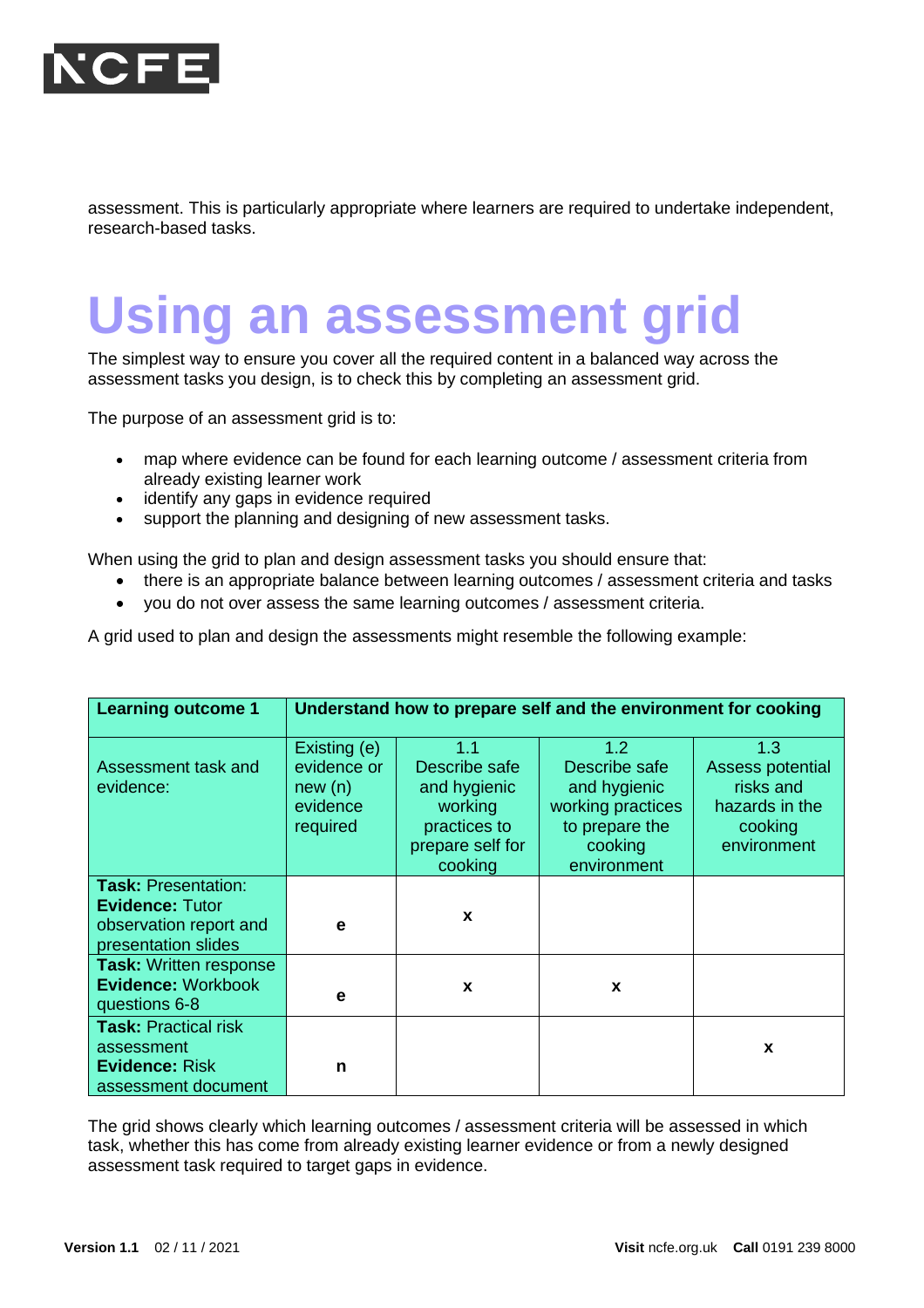

# <span id="page-7-0"></span>**Steps to designing an internal assessment task**

We suggest a 3-step approach to the designing of internal assessment tasks for the purposes of forming a centre devised assessment.

These are:

- 1) Analyse consider current evidence
- 2) Design your assessment tasks
- 3) Review your assessment tasks

# <span id="page-7-1"></span>**Step 1 - Analyse**

#### **Analyse - Consider current evidence.**

Consider all the relevant subject and qualification specific teaching, learning and assessment that has been carried out to date.

Once all existing and available evidence of learner achievement has been collated, reviewed, and mapped on an assessment grid, teachers will need to identify any areas of the curriculum which have been taught but do not have evidence of the learners' skills, knowledge or understanding.

Following this, alternative assessment tasks should be designed and used to ensure that any gaps relating to the relevant qualification learning outcomes or assessment criteria have been covered.

Look at the overall structure of the relevant qualification specification and consider:

- what evidence do you currently have?
- what aspects of the specification / assessment components does it cover?
- what work have learners done within this content that represents their attainment?
- what aspects of the specification / assessment components are still outstanding?

Some examples of types of evidence could include:

- practice tests and completion of sample assessments.
- externally or internally assessed work completed to date.
- learner work completed which links directly to the qualification specification, including:
	- o substantial classroom, guided learning, or homework tasks
	- o project work
	- o work experience or placement evidence of performance
	- o professional / subject specific observation records or expert witness testimonies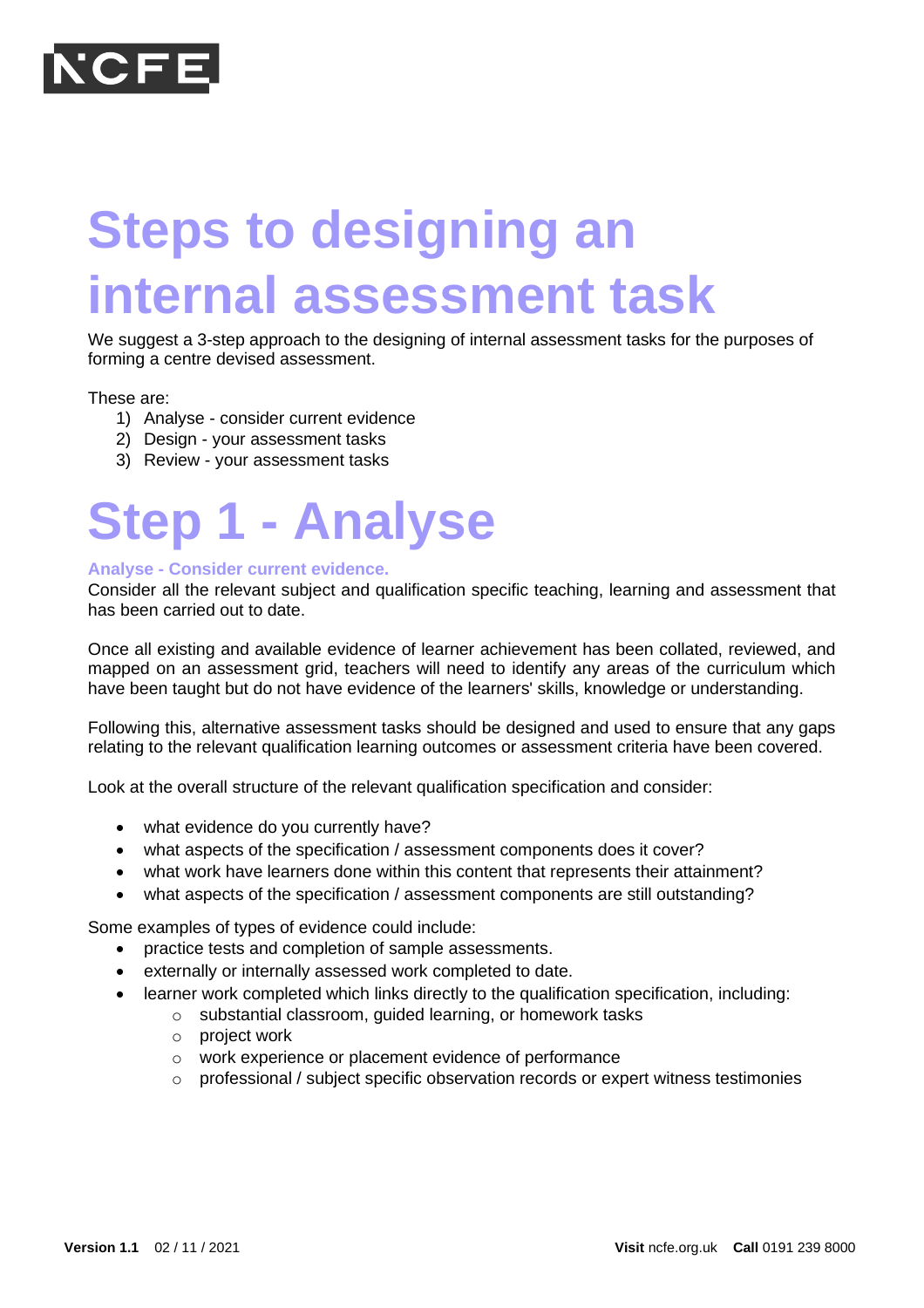

# <span id="page-8-0"></span>**Step 2 – Design**

#### **Design your assessment tasks**

The next step is to design your assessment tasks. There are a range of things to consider at the design stage, let's look at some of them below.

#### **Grouping assessment components (learning outcomes, assessment criteria or assessment objectives)**

There will be opportunities to apply a holistic approach to assessment of evidence. Teachers should consider how a single piece of evidence could demonstrate competency for multiple learning outcomes / assessment criteria. Use the assessment grid to map when content overlaps and to recognise and record when evidence can be used for multiple components.

For example, in our Level 3 Uniformed Services qualification, there are the following 2-unit components titled:

- Skills for land-based outdoor and adventurous activities
- Skills for water-based outdoor and adventurous activities

In both unit components above, the learner undertakes a risk assessment in the different contexts of each assessment, however, what is being assessed is the learners' performance to be able to undertake a risk assessment.

Therefore, where evidence of achievement has been demonstrated in one assessment component, this evidence could also be used to support evidence of performance in the other assessment component.

It is good practice to carry out Step 1 to check the gaps in existing evidence prior to designing new tasks so that you can ensure that the evidence generated will build up a better picture of student attainment in areas not yet covered. The simplest way to check that an internal assessment task sufficiently covers all the learning outcomes / assessment criteria that still need evidencing is to complete an assessment grid. The assessment grid will allow you to record what has already been assessed and where and identify where these gaps are to enable you to plan and design new assessment tasks. For further details see the section on 'Using an assessment grid'.

#### <span id="page-8-1"></span>**When designing your assessment tasks you should:**

- Decide how many tasks are needed to achieve the assessment's purpose, whilst still being realistic about the time available for assessment.
- List what you want to assess, whether that is learning outcomes / assessment criteria, unit numbers or assessment objectives. This list should include every item that can be mapped to cover evidence.

This guidance is adapted from Evidence Based Education's ['Designing Great Assessment'](https://evidence-based-education.thinkific.com/courses/resource-library) eBook (2019).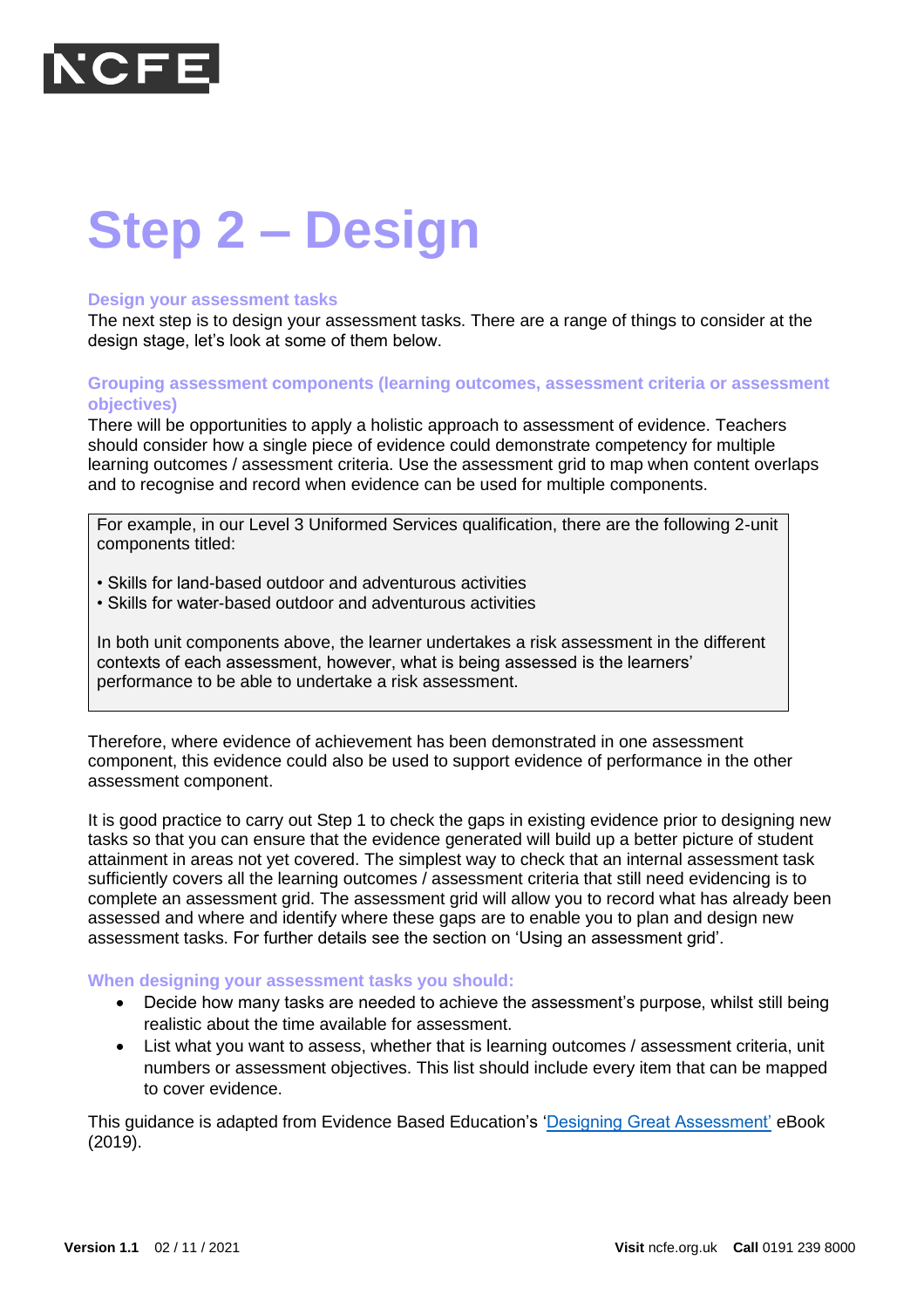

It's also good practice to draft outline responses for each grade to check that learners are likely to produce outcomes in line with the grade descriptors and that the tasks will differentiate effectively.

# <span id="page-9-0"></span>**Where should the internal assessment tasks take place?**

Most assessment tasks will normally take place in class or other centre-based settings like workshops, IT suites, etc. Ofqual guidance however does allow for assessment tasks be set as homework. In setting homework tasks centres need to be aware of the authenticity of the work submitted and any time limits. Centres should be wary not to over rely on work created at home or out of supervised sessions, rather aim to achieve a sensible balance between the two.

When setting/specifying homework tasks it's important to make sure learners have clear guidance and instructions. Centres should also consider providing guidance to learners on managing their studies at home including guidance on time management, establishing a routine, working environment, staying safe online, etc.

Types of tasks that are better suited for home include:

- application style tasks where understanding and knowledge are applied to a scenario or a case study.
- project work.
- research tasks.

## <span id="page-9-1"></span>**Choosing the assessment task**

There are many different assessment tasks that can be used to gather learner evidence. When deciding on the type of assessment task to use, it should be considered in conjunction with the learning outcomes / assessment criteria.

Here are some examples of different types of assessment tasks you may want to consider:

- presentations
- posters
- work products
- case studies
- reflective journal / learning logs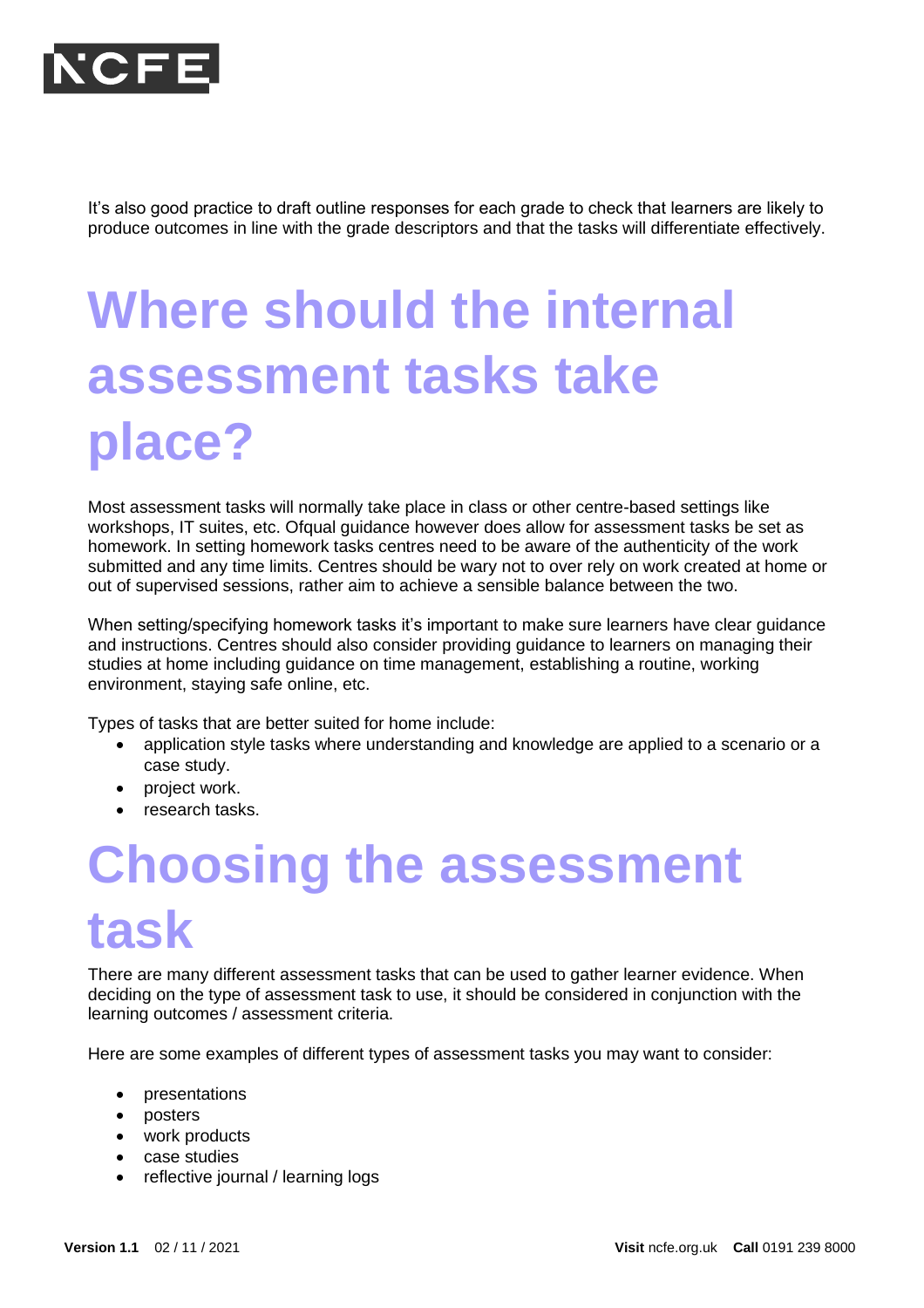

- multiple choice and short answer questions
- interview

These several assessment tasks can be prescribed as part of a portfolio.

#### <span id="page-10-0"></span>**Portfolio**

Portfolios are a key assessment tool for creating, collating, ordering, and presenting evidence of learner knowledge and skills. There are a wide range of evidence sources that can be used in a portfolio ranging from e.g., reflective logs to a presentation poster.

A portfolio could include a wide range of discrete tasks, ranging from e.g., setting a piece of written work to demonstrate knowledge and understanding through to a practical task to demonstrate skills. To make a portfolio more engaging and motivating for learners, consider using an overarching brief which links the task together with a common theme. This is most effective when set in the context of a project brief.

There is no single best way to organise a portfolio of evidence. Digital Portfolios do offer the advantage of being able to freely move pages and evidence between sections and also to copy and paste pages/sections where they are being used to support more than one assessment criteria.

Some issues to consider and support you in facilitating the organisation of portfolios include:

- Learners should carefully select the evidence they collect to present in their portfolio.
- All evidence should be clearly marked / annotated to show which specific learning outcomes or assessment criteria the evidence relates to, with the inclusion of a reference system / page summarising the Portfolio/Logbook contents.
- It should be the responsibility of the learner to ensure that they include sufficient and reliable evidence, which can also be authenticated.
- Support learners by making the most of every single piece of evidence, by including documents which meet multiple learning outcomes or assessment criteria.
- Encourage learners not to aim low and submit just one piece of evidence for every criteria; Learners should map their Portfolio contents to all the learning outcomes / assessment criteria.

#### <span id="page-10-1"></span>**Posters**

Posters are usually appropriate for the summarising of key points from a wide range of sources in response to a brief. Posters can be most effective where they form the basis of a presentation.

A good poster should aim to include a variety of information types, including, text, images, graphs, etc. Where the poster does not form part of a presentation it should be accompanied by a short rationale explaining how the poster meets the brief and any supporting research, evidence, etc. The poster, if possible and not to large, could be incorporated into a portfolio. Alternatively, a photograph could be taken of the poster and incorporated digitally into a portfolio.

#### <span id="page-10-2"></span>**Work Products**

Work products are physical/tangible items produced by learners, normally in response to a brief. They are primarily evidence of learner skill in the creation of a range of items which may include, for example:

• a design prototype.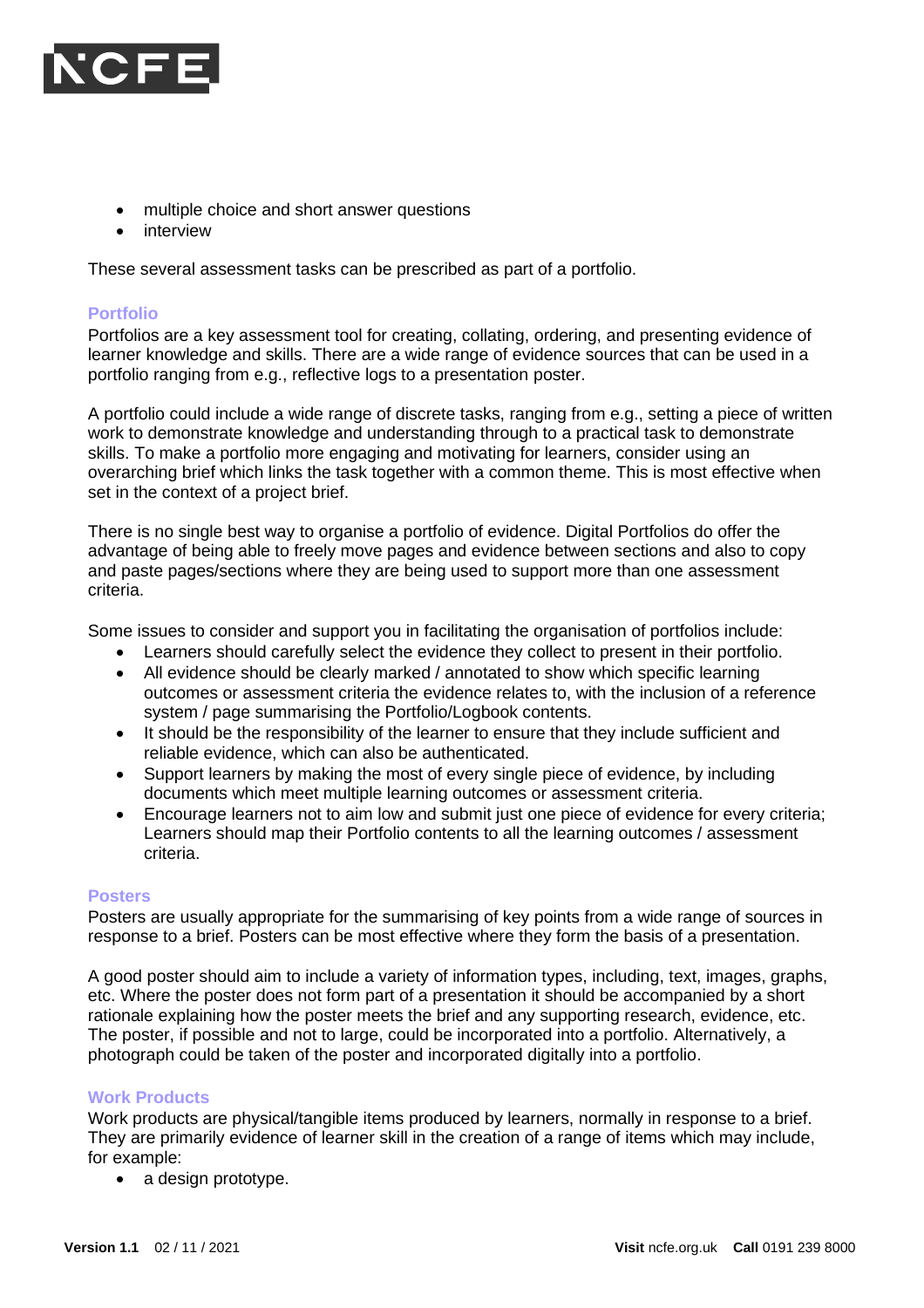

- a sculpture.
- an engineering product.

Where these cannot be submitted as live artefacts they can be captured on video or photographed and uploaded to a digital portfolio. It would be good practice to capture not only the final work product but capture the various stages of development with some accompanying narrative.

#### <span id="page-11-0"></span>**Case Studies**

Case studies depict real-life situations in which problems need to be solved. They give learners opportunities to engage with current issues in their area of learning, making their learning clearly relevant to real-world situations. Case studies can be used to assess individual learners or groups of learners. Typically, a case study will consist of a scenario or situation and be accompanied by a set of questions to answer or an issue to resolve.

Case studies can be fictitious and designed by centres with a view to provide learners opportunities to meet assessment criteria. They can also be actual 'real life' case studies located in the learners' place of work, or work placement.

There is a range of sub-tasks/activities that can be specified as part of an overarching case study. These could include:

- a formal report
- briefing note/s
- a presentation
- marketing literature
- a work product

#### <span id="page-11-1"></span>**Practical tasks**

Practical assessment tasks are most appropriate where learners need to demonstrate their level of skill in a particular area. This approach is particularly relevant in subjects like engineering, performance, art and design. In setting practical tasks you should consider:

- The length of time it will take to set up and conduct the task/s.
- Timetabling issues such as, the number of learners that can assessed at one time, access to suitable settings, social distancing and cleaning equipment.
- Any resources learners will need to complete the tasks.

#### <span id="page-11-2"></span>**Practical assessment task evidence**

The key issue to consider in setting a practical assessment task is the evidence required to support a grading decision. Some of the evidence you may consider includes:

- Observation report / expert witness statements
	- $\circ$  Should be used in conjunction with other forms of evidence e.g., presentations, photographic or video evidence etc.
	- o Statements should identify which assessment components / objectives / outcomes etc were addressed by the learner.
- Video recordings
	- o Useful for the demonstration of technical processes and / or skills
	- o Demonstration of kinaesthetic skills e.g., dance, sport, cookery etc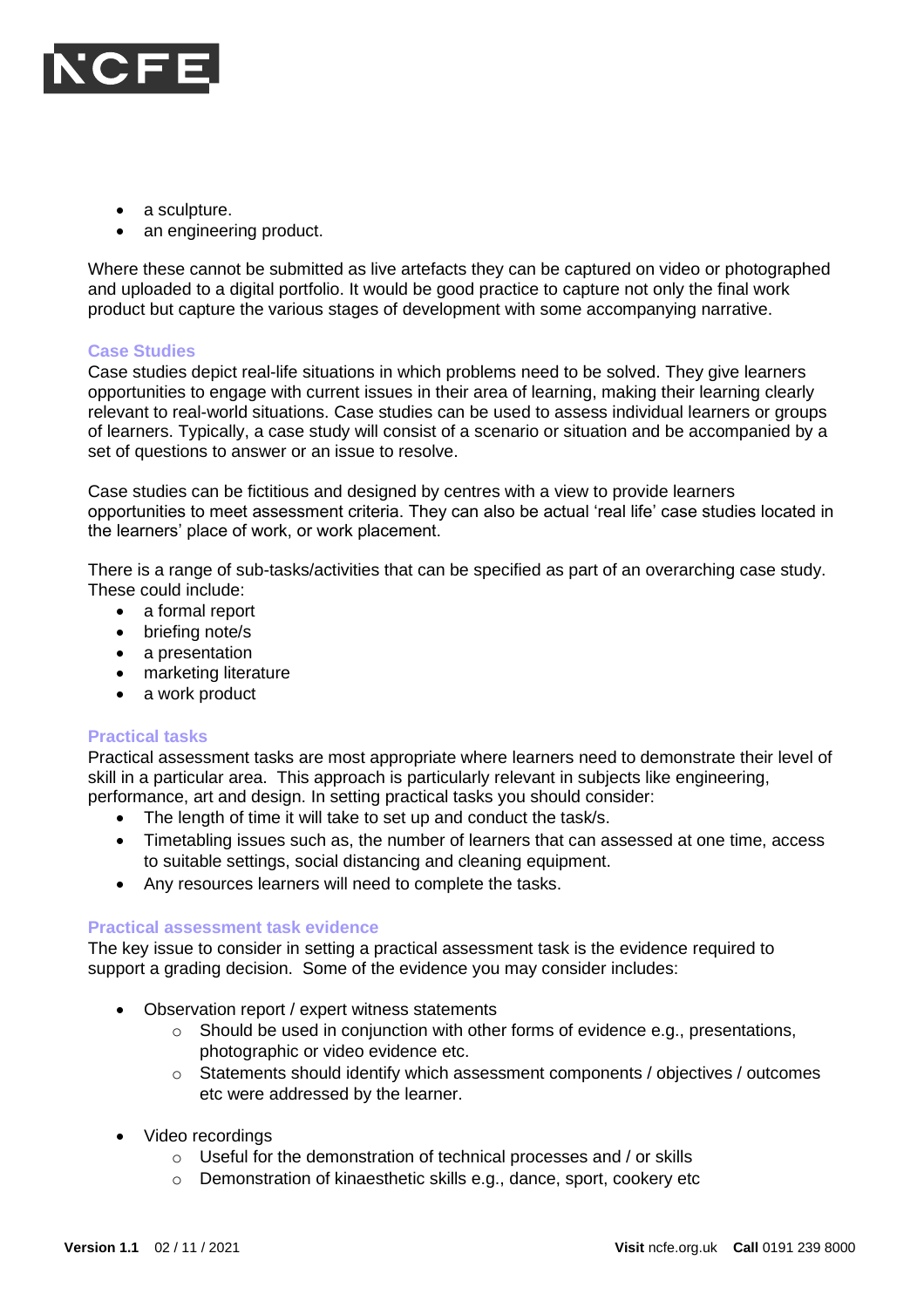

- $\circ$  Demonstration of cognitive process e.g., use of software, machinery etc.
- o For cognitive processes, it's best accompanied with a verbal narrative.
- Photographic evidence
	- o Can be used for similar circumstances to video evidence.
	- o Good practice to show not only the final piece of work, but also photographs at different stages of the process.

#### <span id="page-12-0"></span>**Reflective Journal / Learning Logs**

Reflective Journals are written records of work-related activity that has happened while the learner is on their learning programme. Reflective Journals use the experiences of the learner to review their individual progress and development.

Reflection should be a purposeful task in which the learner analyses their experiences, skills, practice, and responses, in order to learn and improve. Throughout the programme of study, for both on and off-the-job learning, the learner should record their learning, reflect on it, and draw conclusions in relation to how it impacted on their future development activities and practice.

This is still a task that learners can undertake in conjunction with another task, such as a practical task as mentioned above. Reflective Journals can be completed by hand or digitally, but again where paper copies are not possible due to Covid19 restrictions digital journals are easily set up and organised in tools like Microsoft OneNote.

There's no single type of evidence that's recommended above any other, however it is expected that you will take into account contextual factors (such as command words, assessment outcomes and level) when determining how much notional weight to assign to each piece.

#### <span id="page-12-1"></span>**Final considerations**

You should now be able to use the previous steps to design your assessment task whilst considering the following:

- Restrictions There are no restrictions on the number of pieces of evidence, or the number of different types of evidence. It would be advised to use a range of evidence which demonstrates the learner's knowledge, skills and competencies in the subject area.
- Coverage of assessment objectives and content in designing your assessment tasks ensure you cover all assessment objectives through consideration of combining similar objectives and taking a more holistic approach to assessment.
- Consistency of evidence Where possible you should aim to be consistent in specifying the evidence across a group or cohort of learners. So, for example, if you feel a recording of a practical task is the most appropriate type of evidence you should try and ensure this evidence is used across the whole cohort as opposed to allowing several different types of evidence within one task brief.
- Authenticity It is important that you are confident that the work submitted is the learner's own work. To ensure authenticity you could:
	- o Conduct the internal assessment tasks in controlled conditions.
	- $\circ$  Locate the task in a case study or a project that learners may already be working on. This gives to you the opportunity to ask questions that relate to that case study and garner specific responses as opposed to generic responses which could easily be obtained from elsewhere.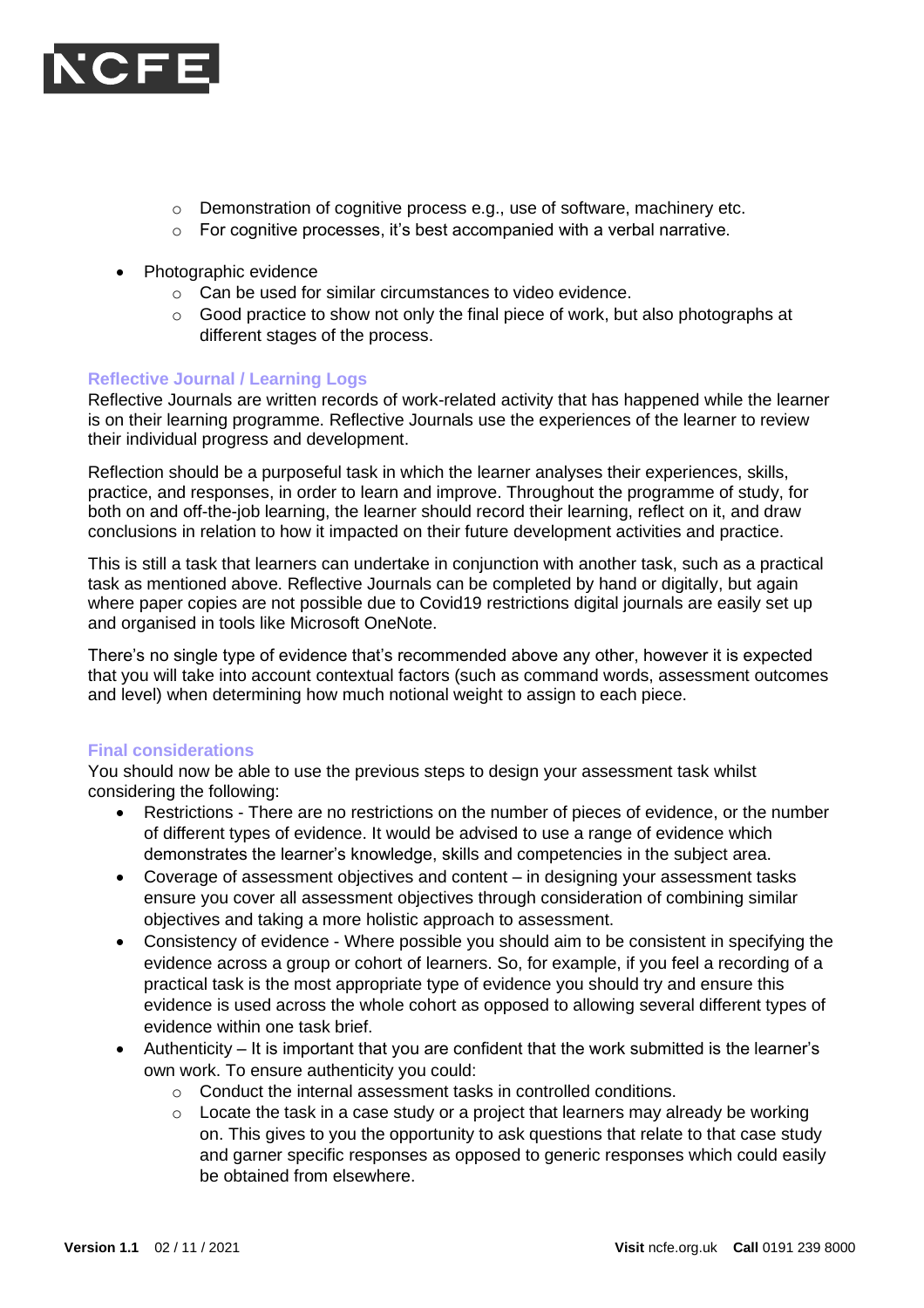

- $\circ$  When designing you need to consider if the task is an individual task which can be clearly associated/linked to a specific student or if it is a group task. Where it is a group task you need to consider and ensure that within the group task, each student has the opportunity to meet each learning outcome / assessment criterion and not just some of them. If within a group task a student does not meet all the learning outcomes / assessment criteria, they should be allowed other opportunities to meet that outcome / criteria.
- Remember to ensure that standardisation of assessment marking practice takes place as appropriate.

While there is no one type of evidence that takes precedence, evidence that you believe is an authentic representation of the learner's performance will give confidence in your centre based assessment.

### <span id="page-13-0"></span>**Step 3 Review - Review your assessment tasks**

It is good practice to carry out an internal quality assurance process on the assessment task that has been designed. The internal quality assurer should check the assessment task to ensure that it will allow for the production of evidence that will be:

- Valid: does it sufficiently assess the knowledge, skills and behaviours needed?
- Authentic: does it reflect a real-life situation?
- Sufficient: does it assess in enough depth to make a claim about attainment?
- Reliable: have the assessment criteria for deciding assessment outcomes been applied in the same way for each student?

A standard checklist is a useful tool for the internal reviewer to review and check that key components of the task are included. A sample checklist template is included in appendix A

### <span id="page-13-1"></span>**Summary**

We understand that centres are working incredibly hard to deliver teaching, learning and assessment activity and support learners through the academic year of 2021-22, where public health restrictions may still be in place or supporting learnings impacted learning loss. We are committed to doing everything we can to support you by providing timely and clear advice, guidance and support – and by making our requirements and processes as simple and streamlined as possible. We hope you found this guidance document helpful and that it will enable you to successfully collect the evidence needed to submit reliable assessment outcomes and support your learners' progression.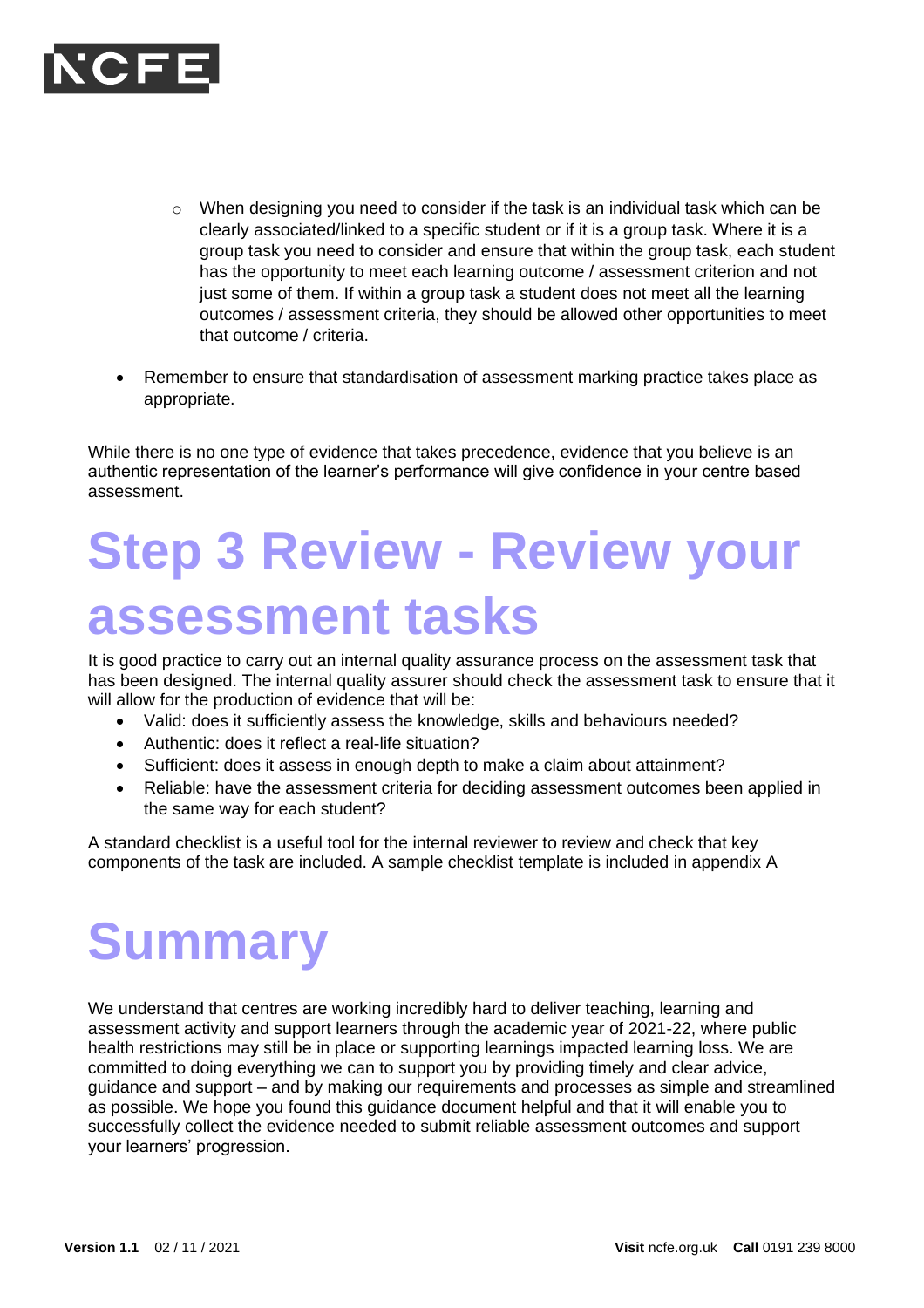

We have drawn together the key points covered in this document below and provided signposting to further information:

- Try to design holistic assessments tasks to meaningfully evidence across all assessment objectives
- Design assessment tasks that have engaging and challenging scenarios that everyone can access
- Follow the 3 step analyse, design and review process as closely as possible
- Make effective use of assessment grids to ensure you have a clear plan of what has been covered and what is still outstanding.
- Most assessment tasks will normally take place in class or other centre-based settings like workshops, IT suites, etc. Ofqual guidance however does allow for assessment tasks be set as homework.

We are here to help and support you with the generation of centre devised assessments, so if you have any questions, simply call us on 0191 239 8000 or email [customersupport@ncfe.org.uk.](mailto:customersupport@ncfe.org.uk)